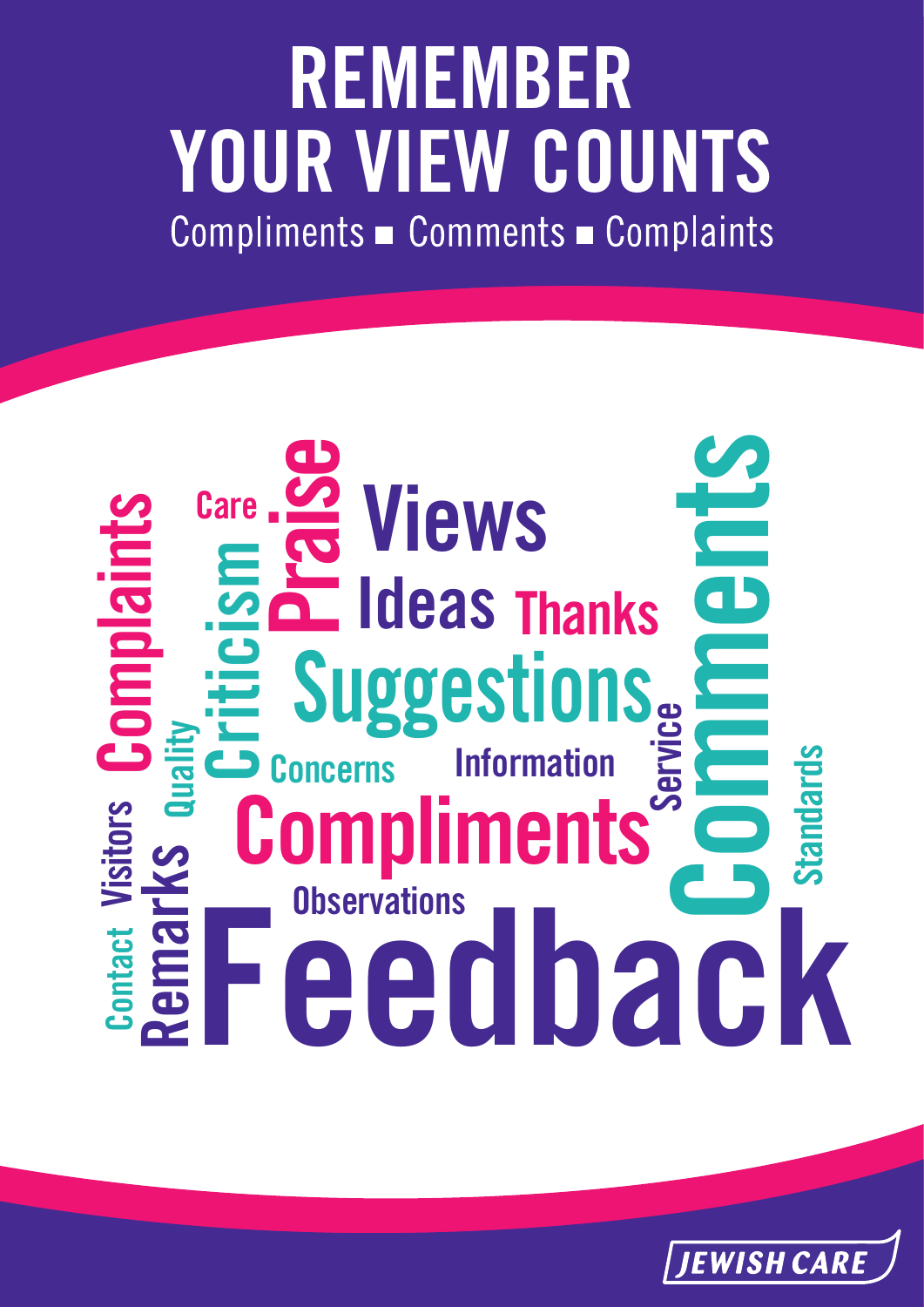## HOW ARE WE DOING?

Jewish Care believes that everyone who comes into contact with the organisation should be treated with the highest standards of professional care and respect. We welcome your views, so let us know what we do well and what we can do better. We take what you tell us seriously and regularly report on our compliments and complaints to Jewish Care's Trustee Board. Your feedback will help us to improve and to meet the high standards we strive to attain.

## PAY US A COMPLIMENT

It is good to hear when we do something well, it helps us to do even better. For those staff and volunteers who go 'above and beyond', we have established the Jewish Care recognition scheme. Let us know if someone is making a difference to you.

## MAKE A COMMENT

If you have a comment, suggestion or idea you would like to share with us, then we would like to hear your views.

## MAKE A COMPLAINT

Our aim is to resolve complaints or concerns as speedily as possible.

- Please inform the person in charge of the service if you are concerned about something. It is quite possible they will be able to sort out the problem straight away. If the problem cannot be resolved immediately, you will receive a response within seven working days. If more time is required, we will explain why and agree a new deadline in writing.
- If you feel unable to discuss your concern with the person in charge, you can call, email or write to our Amélie House office, or complete and return the attached form.
- If you make your initial complaint to Amélie House, we will send you a written acknowledgement within three working days of receiving it. Following a thorough investigation, you will receive a full response within 28 days of our receiving your complaint.
- You may, of course, arrange to meet the person conducting the investigation to discuss your concerns at any time during the process.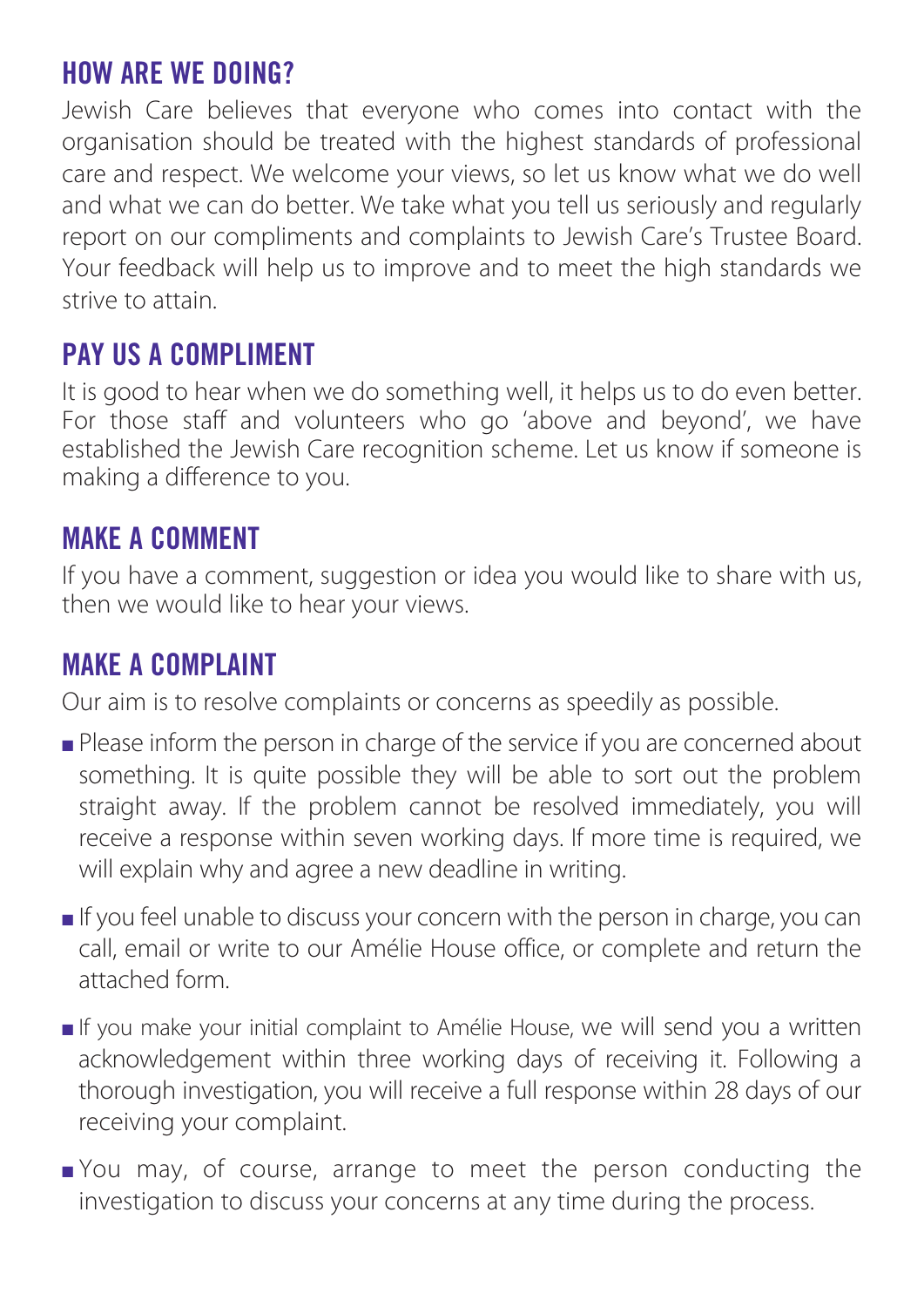- If you are dissatisfied with the initial response to your complaint, please contact us at Amélie House. Your complaint will be referred to a Jewish Care Director for further consideration. The Director will provide you with the final decision in writing within 28 calendar days unless we have previously agreed an alternative deadline.
- We will cooperate fully with anyone acting on your behalf, subject to their having the appropriate authority to do so.
- We will not discriminate against you for having made a complaint.

## HELP FROM AN INDEPENDENT BODY

#### **Regulated Services**

Jewish Care's care services are regulated by the Care Quality Commission (CQC). Even though CQC do not usually investigate individual complaints they would like to hear about your experience. Their contact details are:

#### Telephone: 03000 616 161 • Website: cqc.org.uk Address: Care Quality Commission, Citygate, Gallowgate, Newcastle-upon-Tyne NE1 4PA

The Local Government and Social Care Ombudsman can investigate complaints from anyone using a regulated service such as home care, care homes or care in independent living. You can contact the Local Government and Social Care Ombudsman at any time during the investigation process or if you are dissatisfied with the outcome. We will cooperate fully with the Ombudsman during any investigation and comply with the resulting decision. Their contact details are:

#### Telephone: 0300 610 614 • Website: lgo.org.uk

Address: The Local Government Ombudsman, PO Box 4771, Coventry CV4 0EH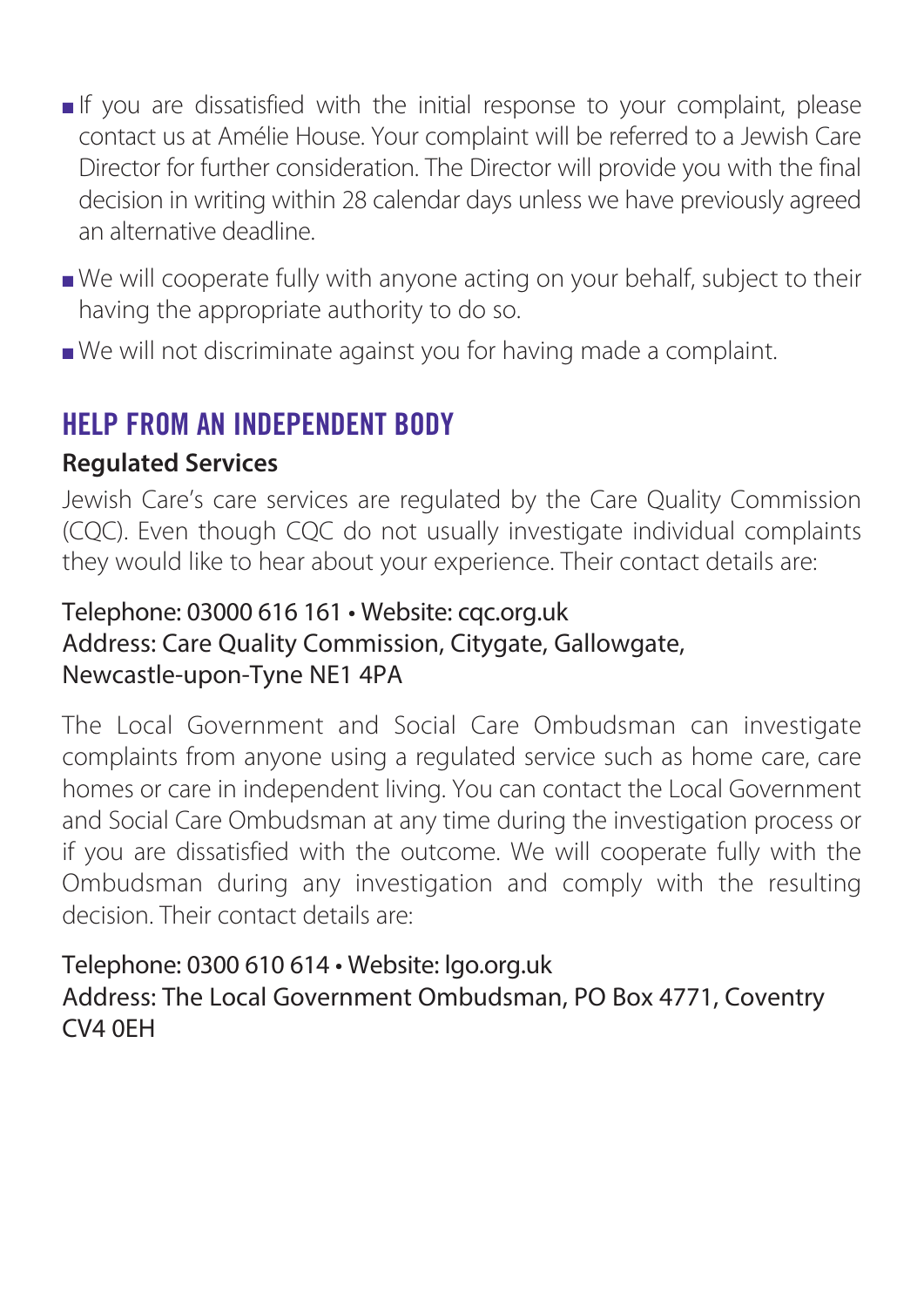### **Housing Services**

If you are a tenant and have a complaint about the property or our treatment of you as a tenant, the Housing Ombudsman Service may be able to look into our handling of your complaint.

The Housing Ombudsman would expect you to contact us direct with your complaint in the first instance. If your complaint is not resolved through our process, you can then contact a "Designated Person". This could be an MP, Councillor, or Tenants' Panel. They may be able to resolve the situation. If they are not able to, they can refer your complaint to the Housing Ombudsman.

You can ask the Housing Ombudsman to look into your complaint without going through a "Designated Person"; in that case the Ombudsman will not be able to consider your case until at least eight weeks have passed from our final response to you. We will cooperate fully with the Ombudsman during any investigation and comply with the resulting decision. More information on the Housing Ombudsman's complaints process can be found on their website. You can contact the Housing Ombudsman at:

#### Telephone: 0300 111 3000 • Website: housing-ombudsman.org.uk Address: Housing Ombudsman Service, PO Box 152, Liverpool L33 7WQ

## **Advice**

Age UK provides free independent advice about money, care and housing for people aged over 55. Their contact details are:

#### Telephone: 0800 678 1602 • Website: ageuk.org.uk

Citizens Advice Bureau provides free, confidential and impartial advice on a range of issues including housing, law and rights, money, and more. Their contact details are:

#### Telephone: 03444 111 444 • Website: citizensadvice.org.uk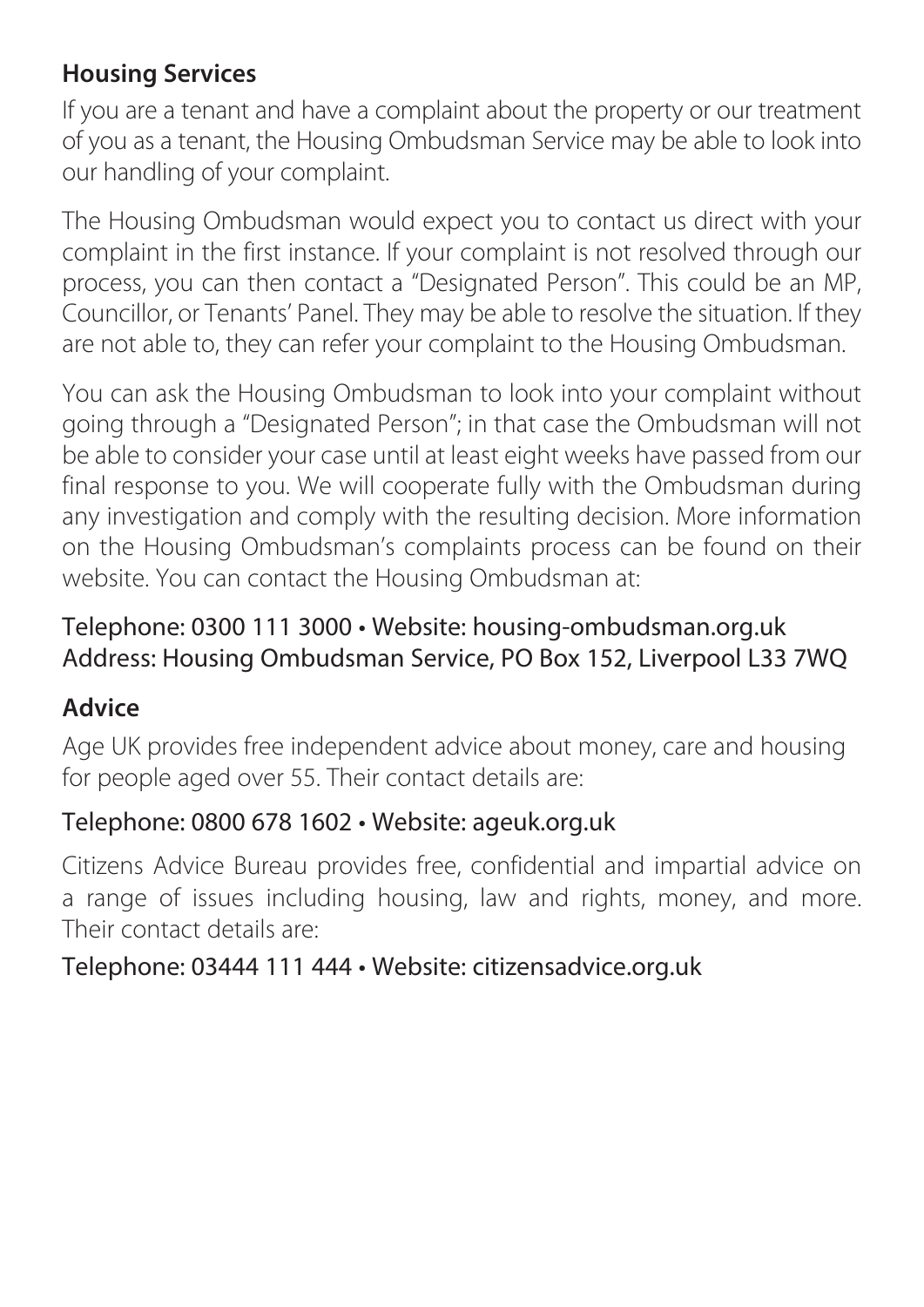## FUNDRAISING

Jewish Care is a member of the Institute of Fundraising (IoF) and the Fundraising Regulator. You can raise a complaint about Fundraising directly with us or with the Fundraising Regulator. The Fundraising Regulator will usually advise people to contact us in the first instance, and to contact them if you do not receive a response from us within four weeks, or are not satisfied with our response. They ask that people contact them within two months of an organisation's final response to a complaint about fundraising.

The Fundraising Regulator has a form on their website which can be used to raise a complaint with them. The form and an explanation of their process can be found on their website. The Fundraising Regulator can be contacted at:

Telephone: 0300 999 3407 • Website: fundraisingregulator.org.uk Address: Fundraising Regulator, 2nd Floor, CAN Mezzanine Building, 49-51 East Road, London N1 6AH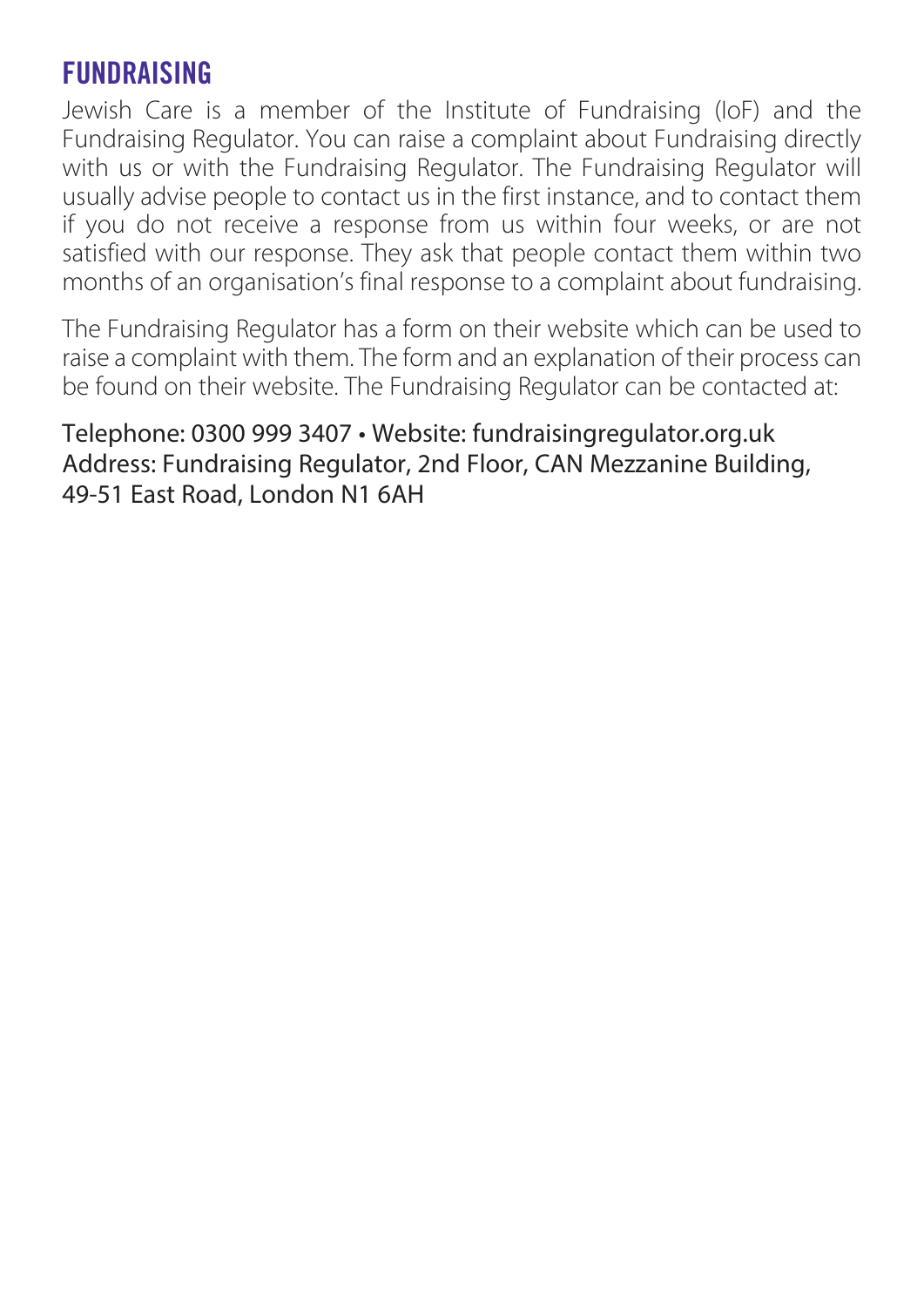## CONTACTING IIS

You can contact us by completing the form or by:

**Telephone: 020 8922 2324 Email: qa@jcare.org Address: Chief Executive, Jewish Care, Amélie House Maurice and Vivienne Wohl Campus 221 Golders Green Road, London NW11 9DQ**

 Whatever your reason for contacting us, it would help if you could provide the following information:

- The name of the service, department or resource you have been involved with.
- Your relationship with the service/department, eg client, relative, visitor.
- Details of your compliment, comment or complaint, including details of anyone concerned.
- Your name, address, postcode and telephone number so that we can contact you. You do not have to provide this information but we will not be able to respond to you unless you do.

Thank you for taking the time to give us your views. We look forward to hearing from you.







Amélie House, Maurice and Vivienne Wohl Campus, 221 Golders Green Road, London NW11 9DQ Telephone: 020 8922 2000 Email: info@jcare.org **jewishcare.org**

Charity Registration Number 802559 Registered in England Number 2447900. Registered address: as above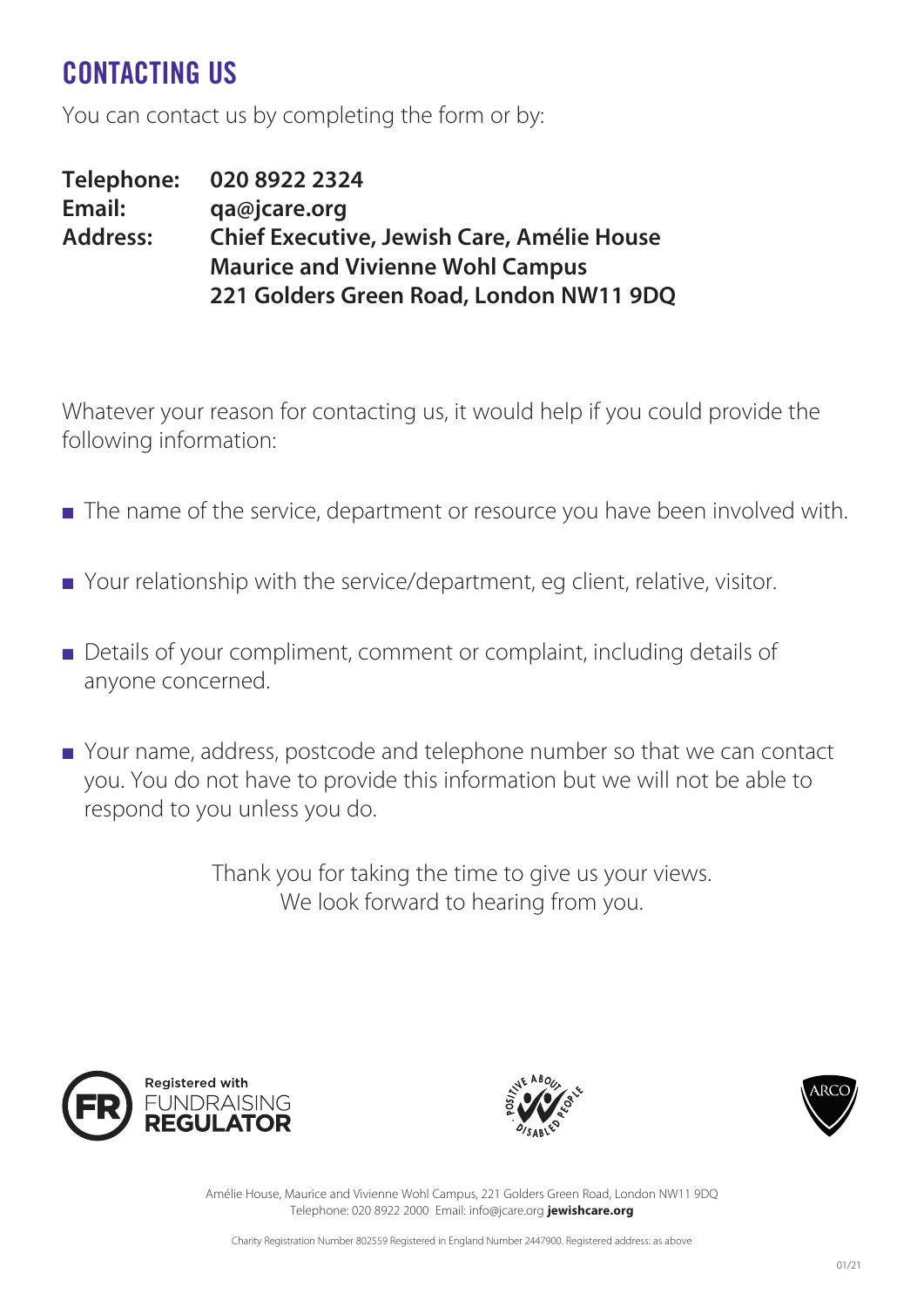## HOW ARE WE DOING?

 $\gamma$ 

I would like to pay a compliment I would like to make a comment

I would like to make a complaint

Please give us the name of the department, service or resource to which your compliment, comment or complaint relates below

#### **Name of department, service, resource** ............................................................................................................................

| Please tell us who you are |  |                   |  |           |  |  |  |
|----------------------------|--|-------------------|--|-----------|--|--|--|
| Client<br>Visitor          |  | Relative<br>Other |  | Volunteer |  |  |  |
|                            |  |                   |  |           |  |  |  |
|                            |  |                   |  |           |  |  |  |
|                            |  |                   |  |           |  |  |  |
|                            |  |                   |  |           |  |  |  |

You do not have to supply your contact details, but please note we will not be able to respond unless you do.

Date......................................................................................................................................................................................................................................................

We will share the information you have given us within Jewish Care to improve our services. If you are happy for us to use your comments in our external communications and marketing, please tick this box:  $\Box$ 

Jewish Care will store and process the personal data you have supplied on this form for the purposes of you paying a compliment, to make a comment or complaint.

We will only share your personal data and the information you have given us in order to look into, respond to, and learn from your feedback. Generally we would share internally only, and would only share outside the organisation with your consent unless it is necessary to do so in the interests of safeguarding, or of regulatory or legal compliance. However, if you wish for your name not be disclosed, please indicate below:

#### $\Box$  I would like to remain anonymous

You are in control of how we use your personal data. If you wish for us to stop or change how we contact you, please contact the Data Protection Officer at: Jewish Care, Amelie House, Maurice & Vivienne Wohl Campus, 221 Golders Green Road, London, NW11 9DQ, E-mail: dataprotection@jcare.org, telephone: 020 8922 2304.

For further information regarding how we will use your personal data and keep it safe and secure, please refer to our privacy statement that can be found on our website at; jewishcare.org/privacy-statement. Please also contact the Data Protection Officer if you want to receive a hard copy of our privacy notice.